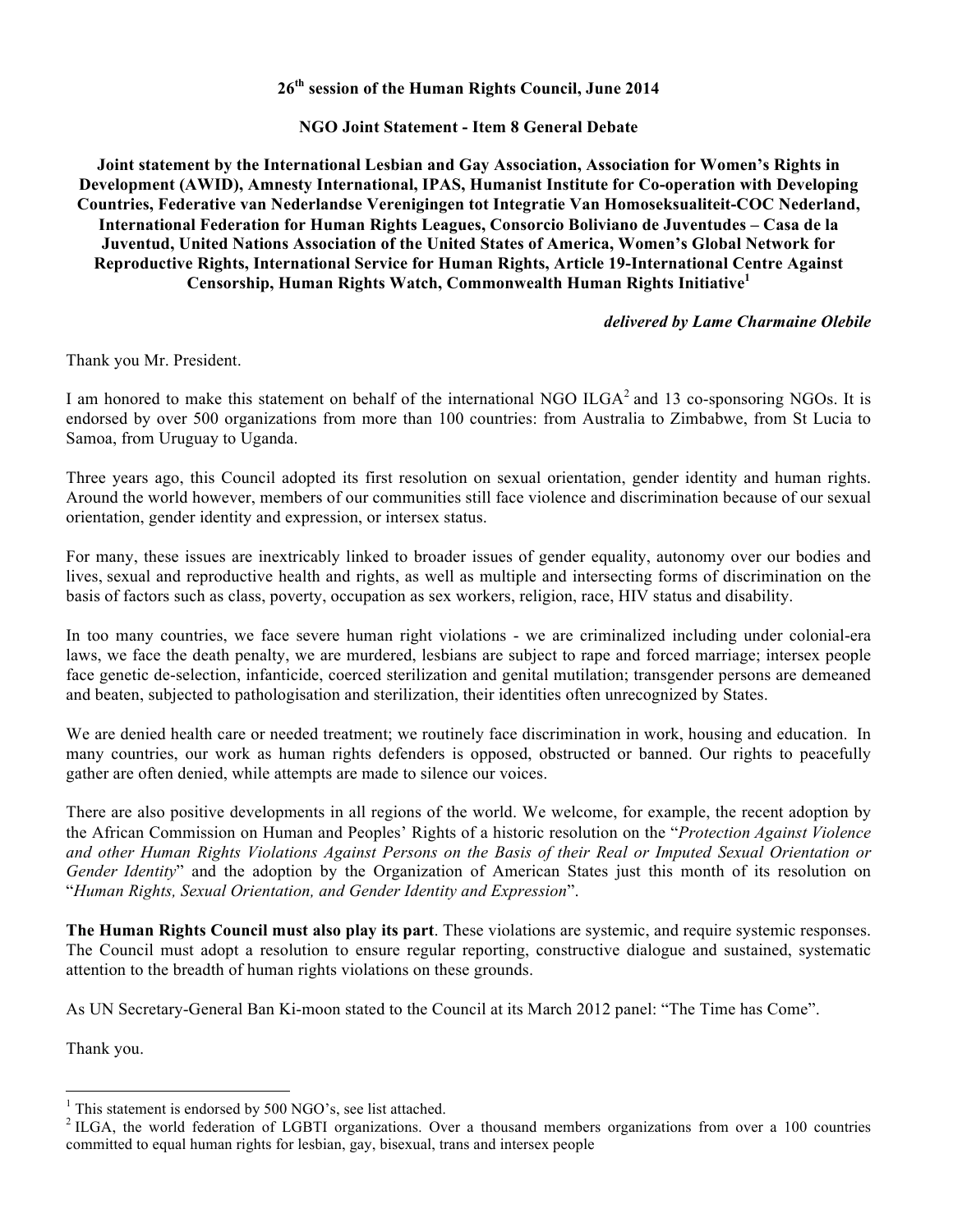| Organisation                                                                            | Pays/Région                                                                                                         |
|-----------------------------------------------------------------------------------------|---------------------------------------------------------------------------------------------------------------------|
| A Gender Agenda                                                                         | Australia                                                                                                           |
| <b>AAS</b> Burkina                                                                      | <b>Burkina Faso</b>                                                                                                 |
| <b>ABEMO</b>                                                                            | Mozambique                                                                                                          |
| Abu Nawas Algeria                                                                       | Algeria                                                                                                             |
| Acceptess-Trasngenres                                                                   | Paris                                                                                                               |
| Access-Chapter 2                                                                        | South Africa                                                                                                        |
| <b>ACHREDHO-CAMEROUN</b>                                                                | Cameroun                                                                                                            |
| Advocates for grass root Empowerment                                                    | Nigeria                                                                                                             |
| Advocates for Informed Choice                                                           | <b>USA</b>                                                                                                          |
| Afamiper Lima Metropolitana                                                             | Peru                                                                                                                |
| Africagay contre le Sida                                                                | French Speaking Africa (Algeria, Benin, Burkina Faso,<br>Burundi, Cameroun, Cote d'Ivoire, Senegal, Togo, Tunisie). |
| African Men for Sexual Health and Rights [AMSHeR]                                       | Africa                                                                                                              |
| Ahwaa.org                                                                               | <b>MENA</b>                                                                                                         |
| Aid for AIDS                                                                            | <b>USA</b> and Latin America                                                                                        |
| <b>AIDES</b>                                                                            | France                                                                                                              |
| <b>AIDS</b> Action Foundation                                                           | Saint Lucia/Eastern Caribbean                                                                                       |
| AIDS Cell of Ibn Sina Academy                                                           | India                                                                                                               |
| AIS Support Group Australia                                                             | Australia                                                                                                           |
| Akham                                                                                   | Algeria                                                                                                             |
| All Out                                                                                 | <b>United States</b>                                                                                                |
| All-Japan Sexual Minorities Support Network                                             | Japan                                                                                                               |
| Alliage                                                                                 | Belgique                                                                                                            |
| Alma-TQ Initiative Group                                                                | Kazakhstan                                                                                                          |
| Almas Cautivas A.C.                                                                     | Mexico                                                                                                              |
| Alternativa Nicaraguense de Diversidad Sexual - ANDISEX                                 | Nicaragua                                                                                                           |
| Amansan Aid Ghana                                                                       | Ghana                                                                                                               |
| Amka Empowerment                                                                        | Tanzania                                                                                                            |
| Amnesty International                                                                   | International                                                                                                       |
| AntiAIDSAssociation (Kyrgyzstan)                                                        | Kyrgyzstan, Central Asia                                                                                            |
| <b>APCASO</b>                                                                           | Asia Pacific                                                                                                        |
| Aphrodite's P.R.I.D.E. Jamaica                                                          | Jamaica                                                                                                             |
| ARAS - the Romanian Association Against AIDS                                            | Romania                                                                                                             |
| <b>ARC</b> International                                                                | International                                                                                                       |
| Arc-en-Ciel Wallonie                                                                    | Belgique                                                                                                            |
| <b>ARCAD-SIDA</b>                                                                       | Mali                                                                                                                |
| Arcigay Palermo                                                                         | Italy                                                                                                               |
| Arken Association                                                                       | Tunisia                                                                                                             |
| Article 19                                                                              | International                                                                                                       |
| Arus Pelangi                                                                            | Indonesia                                                                                                           |
| <b>ASEAN SOGIE Caucus</b>                                                               | Philippines / Asia                                                                                                  |
| Associação Brasileira de Lésbicas, Gays, Bissexuais, Travestis<br>e Transexuais (ABGLT) | <b>Brazil</b>                                                                                                       |
| Asociacion Civil Accion reflexion lesbica , feminista LAS<br><b>SAFINAS</b>             | Argentina                                                                                                           |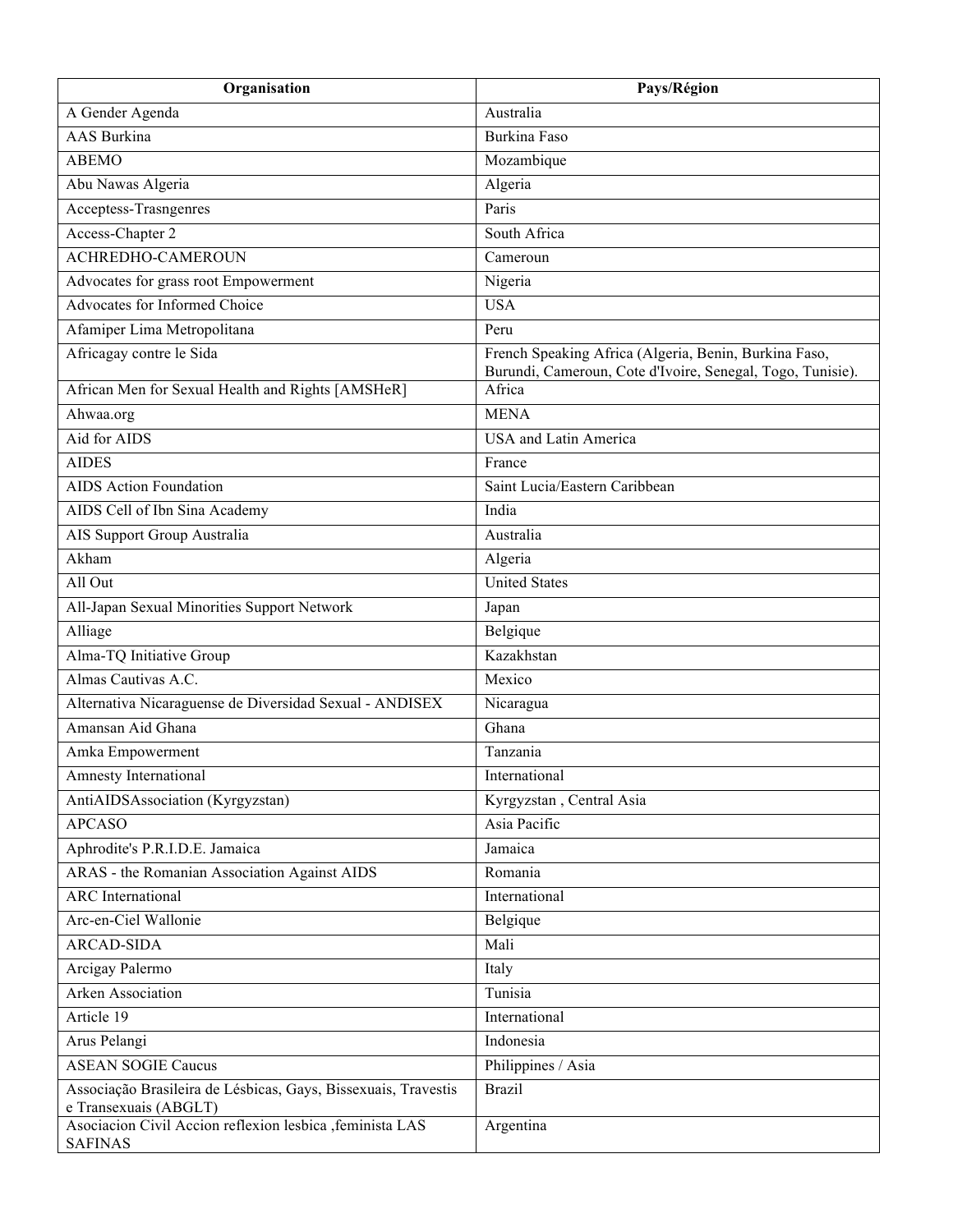| Asociacion Civil Angel Azul                                                                                            | Peru                                  |
|------------------------------------------------------------------------------------------------------------------------|---------------------------------------|
| Asociacion Civil Cambio y Accion                                                                                       | Peru                                  |
| Asociacion Civil Divas de Venezuela                                                                                    | Venezuela                             |
| Asociacion de Gays Feministas El Club de Toby                                                                          | Peru                                  |
| Asociacion Internacional de Lesbianas, Gays, Bisexuales, Trans<br>e Intersex para America Latina y el Caribe (ILGALAC) | America Latina y Caribe               |
| Asociacion Lideres En Accion                                                                                           | $\overline{\text{Colombia}}$          |
| Asociacion Silueta X                                                                                                   | Ecuador                               |
| <b>Asset Trust</b>                                                                                                     | Madurai, Tamil Nadu, India            |
| Associacao ILGA Portugal                                                                                               | Portugal                              |
| <b>Association Affirmative Action</b>                                                                                  | Cameroon                              |
| <b>Association Alouen</b>                                                                                              | Algeria/Algiers                       |
| Association de lutte contre le sida (ALCS)                                                                             | Maroc / Region MENA                   |
| Association for Transgender Rights                                                                                     | Hong Kong                             |
| Association Mobilisnoo (association des salarie-e-s LGBT                                                               | World                                 |
| d'Orange)                                                                                                              |                                       |
| Association Nationale de Soutien aux Seropositis et malades du<br>Sida                                                 | Burundi                               |
| Association of Women in Development                                                                                    | India                                 |
| Associations Gays et Lesbiennes Tunisiens - Kelmty                                                                     | Tunisia                               |
| Astraea Lesbian Foundation for Justice                                                                                 | <b>United States</b>                  |
| ASWAT, Group for sexual minorities                                                                                     | Morocco                               |
| Aswat-Palestinian Gay Women                                                                                            | Palestine                             |
| <b>Atlasz Sports Club</b>                                                                                              | Hungary                               |
| <b>Atlasz Sports Club</b>                                                                                              | Hungary                               |
| Atria, institute on gender equality and women's history                                                                | Netherlands                           |
| Australian Lesbian Health Coalition                                                                                    | Australia                             |
| Australian Lesbian Medical Association                                                                                 | Australia                             |
| <b>AWID</b>                                                                                                            | International                         |
| <b>Balance</b>                                                                                                         | Mexico                                |
| Barbados - Gays, lesbians and All-sexuals against<br>Discrimination                                                    | <b>Barbados</b>                       |
| <b>BASELINE</b> Magazine                                                                                               | United Kingdom                        |
| Belize Youth Empowerment for Change                                                                                    | Belize/ Central America and Caribbean |
| <b>BeLonG</b> To Youth Service                                                                                         | Dublin/Ireland                        |
| Bisexual Alliance Victoria Inc                                                                                         | Australia                             |
| <b>Bishkek Feminist Collective SQ</b>                                                                                  | Kyrgyzstan                            |
| <b>Blue Diamond Society</b>                                                                                            | Nepal                                 |
| <b>Bolivarianos Diversos</b>                                                                                           | Ecuador                               |
| Boys of Bangladesh                                                                                                     | Bangladesh                            |
| Brimbank Community Initiatives Inc                                                                                     | Australia                             |
| Brisbane LGBTIQ Action Group                                                                                           | Australia                             |
| <b>CALEM</b>                                                                                                           | South Africa                          |
| <b>CamASEAN Youth's Future</b>                                                                                         | Cambodia/Asia                         |
| Cambiando Vidas                                                                                                        | Panama                                |
| Cambodia LGBT Legal support                                                                                            | Cambodia/Asia                         |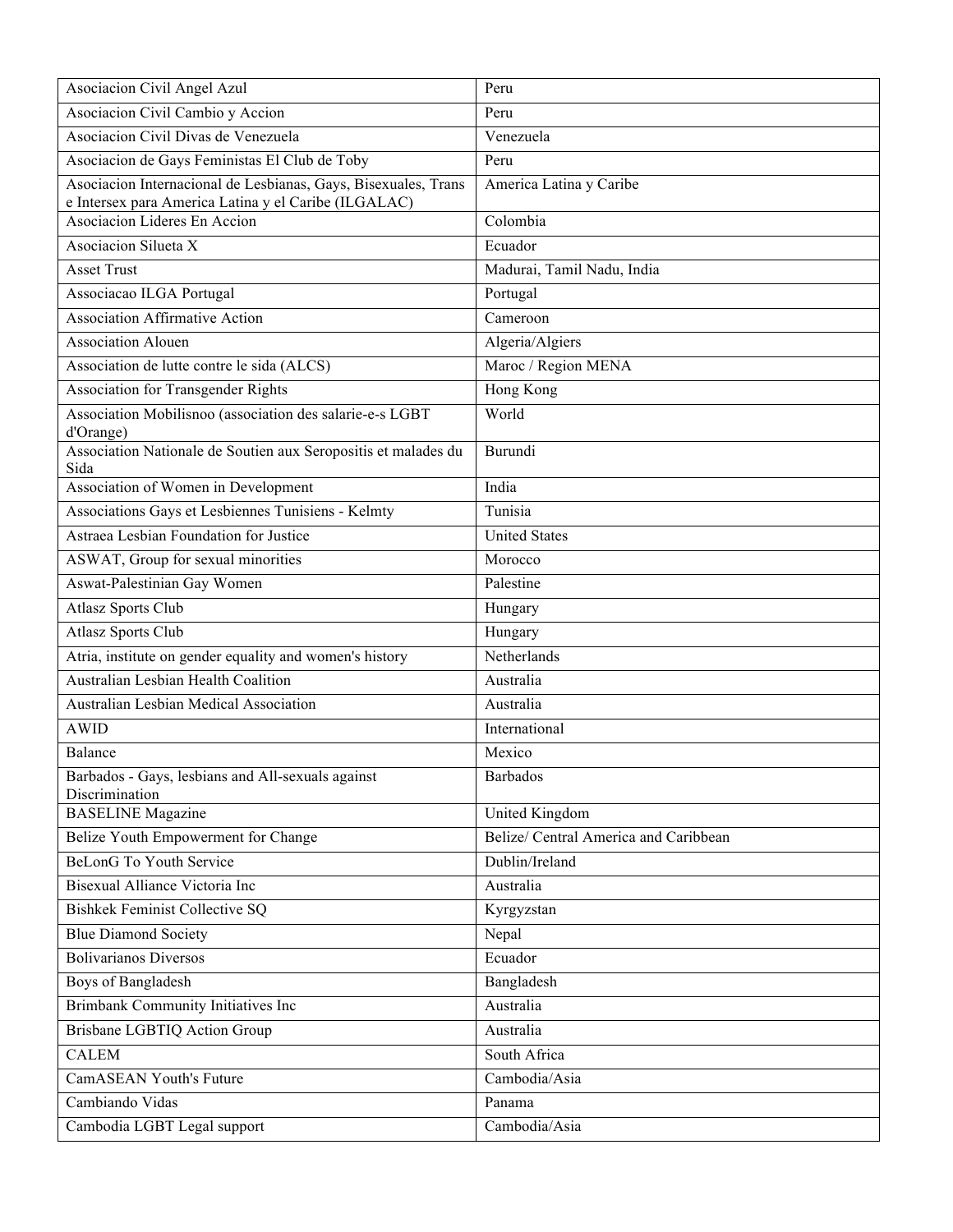| Canadian HIV/AIDS Legal Network                                                               | Canada                       |
|-----------------------------------------------------------------------------------------------|------------------------------|
| Caribbean Drug and Alcohol Research Institute                                                 | <b>LAC</b>                   |
| CariFLAGS                                                                                     | <b>CARIBBEAN</b>             |
| Cattrachas                                                                                    | Honduras                     |
| Center for Integration and Courageous Living                                                  | <b>USA</b>                   |
| Center for Public Health and Human Rights                                                     | <b>United States</b>         |
| Center for Secular Space                                                                      | Global                       |
| Center for Studies and Applied Sciences in Gender - Family -<br>Women and Adolescents (CSAGA) | Vietnam                      |
| Center for the Defense and Promotion of Human Rights                                          | Italy                        |
| Centre for Popular Education and Human Rights, Ghana                                          | Ghana                        |
| Centre Sida Amitie                                                                            | Canada/Quebec                |
| Centro de Apoyo a las Identidades Trans                                                       | Mexico                       |
| Centro de Investigacion y Promocion para America Central de<br>Derechos Humanos               | Costa Rica                   |
| Centro para el Desarrollo de la Justicia Internacional                                        | Mexico                       |
| CFL- Coletivo de Feministas Lesbicas                                                          | <b>Brasil</b>                |
| <b>CHEFF</b>                                                                                  | Belgium                      |
| Childlink Foundation                                                                          | Ghana                        |
| <b>CHOICE</b> for Youth and Sexuality                                                         | The Netherlands              |
| Chouf Tunisia                                                                                 | Tunisie                      |
| Civil Works Association                                                                       | Hungary                      |
| CK Consultancy Ltd and SMALL PNG                                                              | Papua New Guinea / Pacific   |
| <b>CLADEM</b>                                                                                 | Latinamerica                 |
| Closet de Sor Juana                                                                           | Mexico                       |
| Coalition des organismes communautaires quebecois de lutte<br>contre le sida (COCQ-SIDA)      | Canada                       |
| <b>COC</b> Netherlands                                                                        | Netherlands                  |
| Colectiva Lesbica Todas Somos                                                                 | Guatemala                    |
| Colectivo Amigos contra el Sida CAS                                                           | Guatemala                    |
| Colectivo LotoBlanco                                                                          | Ecuador                      |
| Colectivo Ovejas Negras                                                                       | Uruguay                      |
| <b>COLIBRI</b>                                                                                | <b>CAMEROUN</b>              |
| Collectif Arc En Ciel                                                                         | Mauritius                    |
| Colombia Diversa                                                                              | Colombia                     |
| <b>Colors Rainbow</b>                                                                         | Myanmar/Asia                 |
| Commonwealth Human Rights Initiative                                                          | Commonwealth                 |
| Community Youth Forum                                                                         | Tanzania                     |
| Comunidad Homosexual Argentina (CHA)                                                          | Argentina                    |
| Concepto de Vida                                                                              | Chile                        |
| conerela+                                                                                     | RDC                          |
| Conseil quebecois LGBT                                                                        | Quebec/Canada                |
| Consorcio Boliviano de Juventudes - Casa de la Juventud                                       | <b>Bolivia/South America</b> |
| Cooperative Vereniging Buurtmaatschap Indische Buurt                                          | Nederland                    |
| Corporacion Femm                                                                              | Colombia                     |
| <b>Council for Global Equality</b>                                                            | <b>USA</b>                   |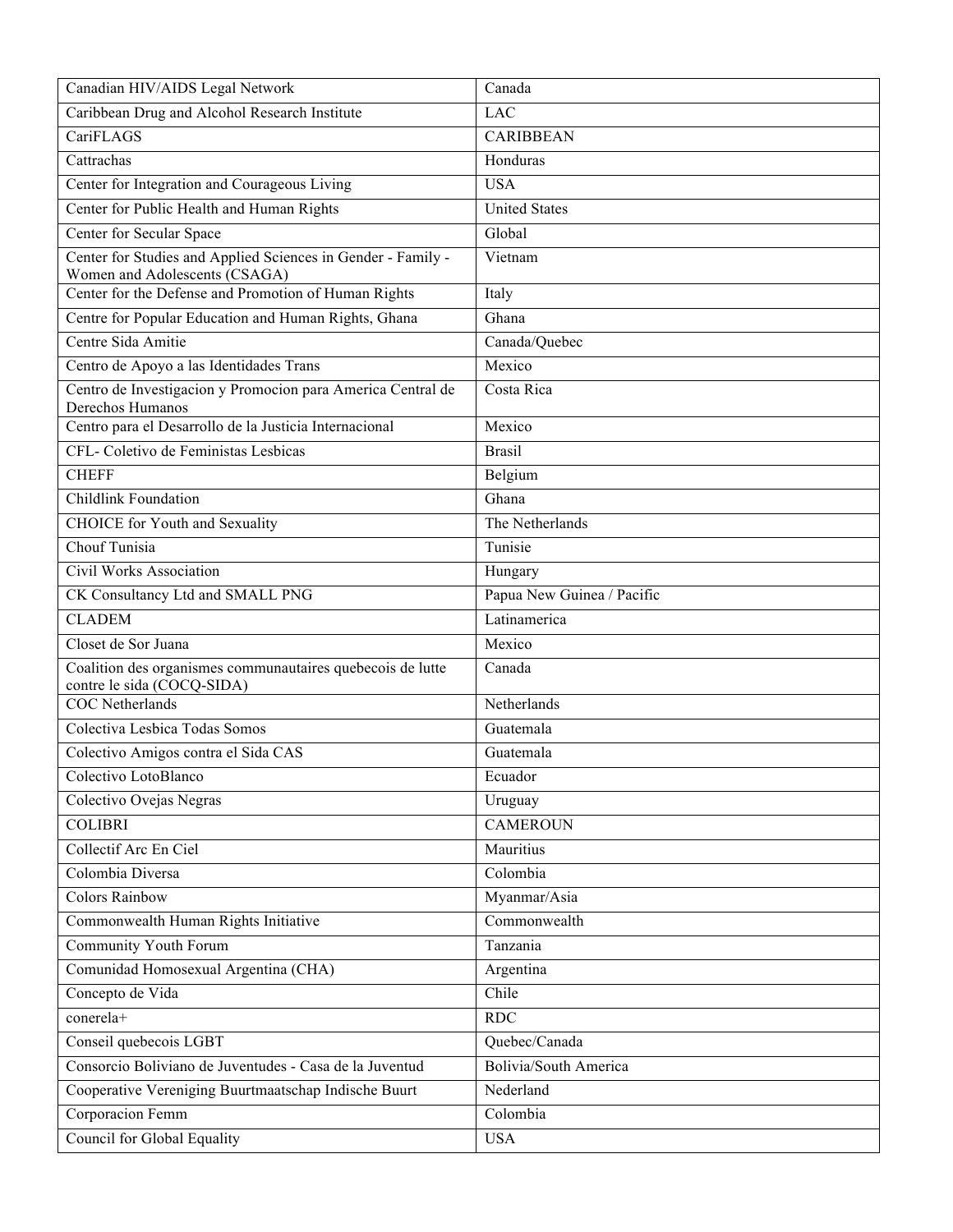| Counseling Center for Transgender People (T-Der)                                | Turkey                                     |
|---------------------------------------------------------------------------------|--------------------------------------------|
| CPM Micaela Bastidas                                                            | Peru                                       |
| Damj pour l'égalité et la justice                                               | Tunisia                                    |
| David & Jonathan France                                                         | France                                     |
| Dette Resources Foundation                                                      | Zambia. Central and Southern Africa        |
| Development Alternatives with Women for a New Era<br>(DAWN)                     | Philippines                                |
| Dialogai                                                                        | Switzerland                                |
| Dipayoni Empowering Women                                                       | Indonesia                                  |
| Disciples Justice Action Network                                                | <b>United States</b>                       |
| Diverlex Diversidad e Igualdad a travescde la Ley                               | Venezuela. South America                   |
| Diverse Voices and Action for Equality                                          | Fiji, Pacific                              |
| <b>DMCServices</b>                                                              | Namibia                                    |
| Drelinden gGmbH                                                                 | Germany                                    |
| Drodrolagi Movement                                                             | Fiji                                       |
| Drustvo SKUC                                                                    | Slovenia                                   |
| <b>Dundalk Outcomers</b>                                                        | Ireland                                    |
| <b>Dutch Bisexual Network</b>                                                   | Nederland                                  |
| East Eagle Foundation                                                           | Republique Democratique du Congo           |
| <b>ECOM</b> - Eurasian Coalition on Male Health                                 | Eastern Europe and Central Asia            |
| Ecumenical Working Group Homosexuals and Church (HuK)                           | Germany                                    |
| Egale Canada                                                                    | Canada                                     |
| Empower India                                                                   | India                                      |
| EngenderHealth                                                                  | <b>USA</b>                                 |
| English-speaking Gay Group                                                      | Belgium                                    |
| Environzine Africa                                                              | Tanzania                                   |
| <b>Equal Ground</b>                                                             | Sri Lanka/South Asia                       |
| <b>Equality For All Sierra Leone</b>                                            | Sierra Leone, West Africa                  |
| <b>Equality Myanmar</b>                                                         | Myanmar                                    |
| Equidad de Genero, Ciudadania, Trabajo y Familia                                | Mexico                                     |
| <b>Espace Confiance</b>                                                         | Cote d'Ivoire                              |
| Espacio de Mujeres Lesbianas Salvadorenas por la Diversidad /<br><b>ESMULES</b> | El Salvador, Centro America                |
| Espoir Vie TOGO                                                                 | Togo                                       |
| Espolea                                                                         | Mexico                                     |
| Estudio para la Defensa de los derechos de la Mujer (DEMUS)                     | Peru                                       |
| European Forum of LGBT Christian Groups                                         | Europe                                     |
| FAMOS - Rainbow Families Austria                                                | Austria                                    |
| Federacion Estatal de Lesbianas Gays Transexuales y                             | Espana                                     |
| <b>Bisexuales</b><br>Federation for Women and Family Planning & ASTRA           | Poland, Central and Estern European Region |
| Network                                                                         |                                            |
| Federation genevoise des associations LGBT                                      | Switzerland                                |
| <b>FILAD</b>                                                                    | Netherlands, Europe                        |
| Flag ! (Policiers et Gendarmes LGBT)                                            | France                                     |
| <b>FNV Vrouw</b>                                                                | Nederland                                  |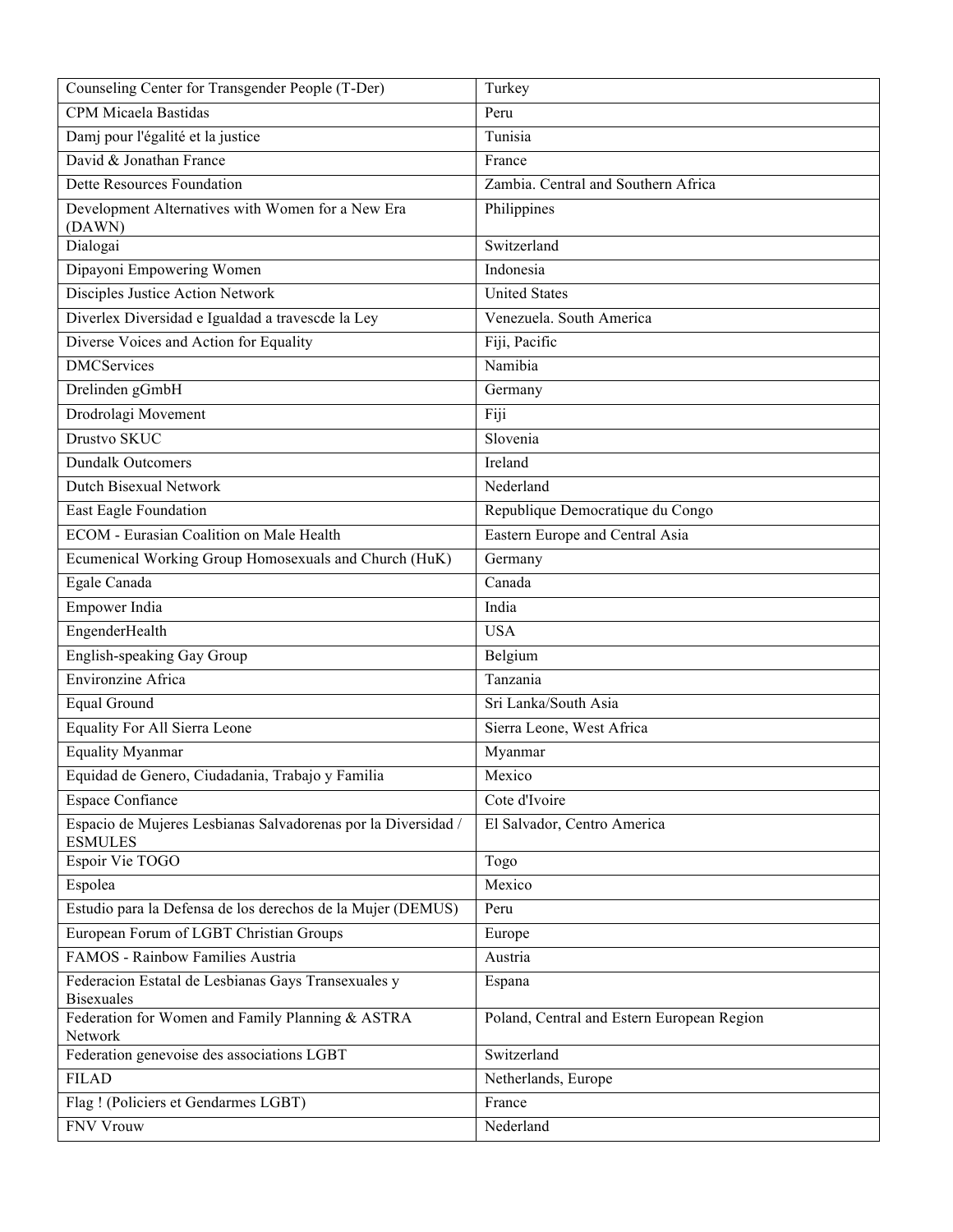| Fokus Muda - Indonesian Young Key Population National                                | Indonesia                   |
|--------------------------------------------------------------------------------------|-----------------------------|
| Forum<br>FOKUS-Forum for Women and Development                                       | Norway                      |
| Fondation Agnodice                                                                   | Switzerland                 |
| <b>FOR-SOGI</b>                                                                      | Thailand                    |
| Foundatin Makassarplein Community                                                    | Nederland                   |
| Foundation for leadership initiatives                                                | Thailand                    |
| Freedom to Marry                                                                     | <b>United States</b>        |
| Freelancing                                                                          | Sri Lanka                   |
| Friends of Rainka                                                                    | Zambia, Africa              |
| FTM Asia                                                                             | Singapore                   |
| "FtM Phoenix" Group                                                                  | <b>Russian Federation</b>   |
| <b>Fundacion Arcoiris</b>                                                            | Mexico                      |
| Fundacion Diversencia                                                                | Bolivia                     |
| <b>Fundacion Iguales</b>                                                             | Chile                       |
| Fundacion Radio Diversia                                                             | Colombia                    |
| Fundacion Reflejos de Venezuela                                                      | Venezuela                   |
| Fundacion Triangulo por la igualdad social de lesbianas, gais,<br>bisexuales y trans | Spain                       |
| <b>GATE Global Action for Trans* Equality</b>                                        | International               |
| Gay and Lesbian International Sports Association - Asia Pacific                      | Asia Pacific                |
| Gay Japan News (Equality)                                                            | Japan / Asia                |
| Gay Kenya Trust                                                                      | Kenya                       |
| Gay Kenya Trust                                                                      | Kenya/East Africa           |
| Gay Straight Alliance                                                                | Serbia                      |
| <b>GAYA NUSANTARA</b>                                                                | Indonesia                   |
| Gays and Lesbians of Zimbabwe                                                        | Zimbabwe                    |
| <b>Gays Without Borders</b>                                                          | Thailand, Asia              |
| Gender and Development Advocates (GANDA) Filipinas                                   | Philippines, Southeast Asia |
| <b>GLEN</b> - Gay and Lesbian Equality Network                                       | Ireland                     |
| Global Alliance for LGBT Education (GALE)                                            | Netherlands                 |
| Global MenEngage Alliance                                                            | <b>United States</b>        |
| Global Network of People Living with HIV (GNP+)                                      | South Africa                |
| Global Youth Coalition on HIV/AID                                                    | Philippines                 |
| Groundation Grenada                                                                  | Grenada                     |
| Groupe sida Geneve                                                                   | Switzerland                 |
| Grupo Arco-Íris                                                                      | <b>Brazil</b>               |
| Grupo de Apoyo Transgenerista (GAT)                                                  | Colombia, Latin America     |
| Grupo Safo                                                                           | Nicaragua                   |
| Guang Tong (GZTZ.ORG)                                                                | China                       |
| haardvuuravond                                                                       | Netherlands                 |
| <b>Hatter Society</b>                                                                | Hungary                     |
| Help & Shelter                                                                       | Guyana                      |
| Hivos                                                                                | Worldwide                   |
| HM2F                                                                                 | France                      |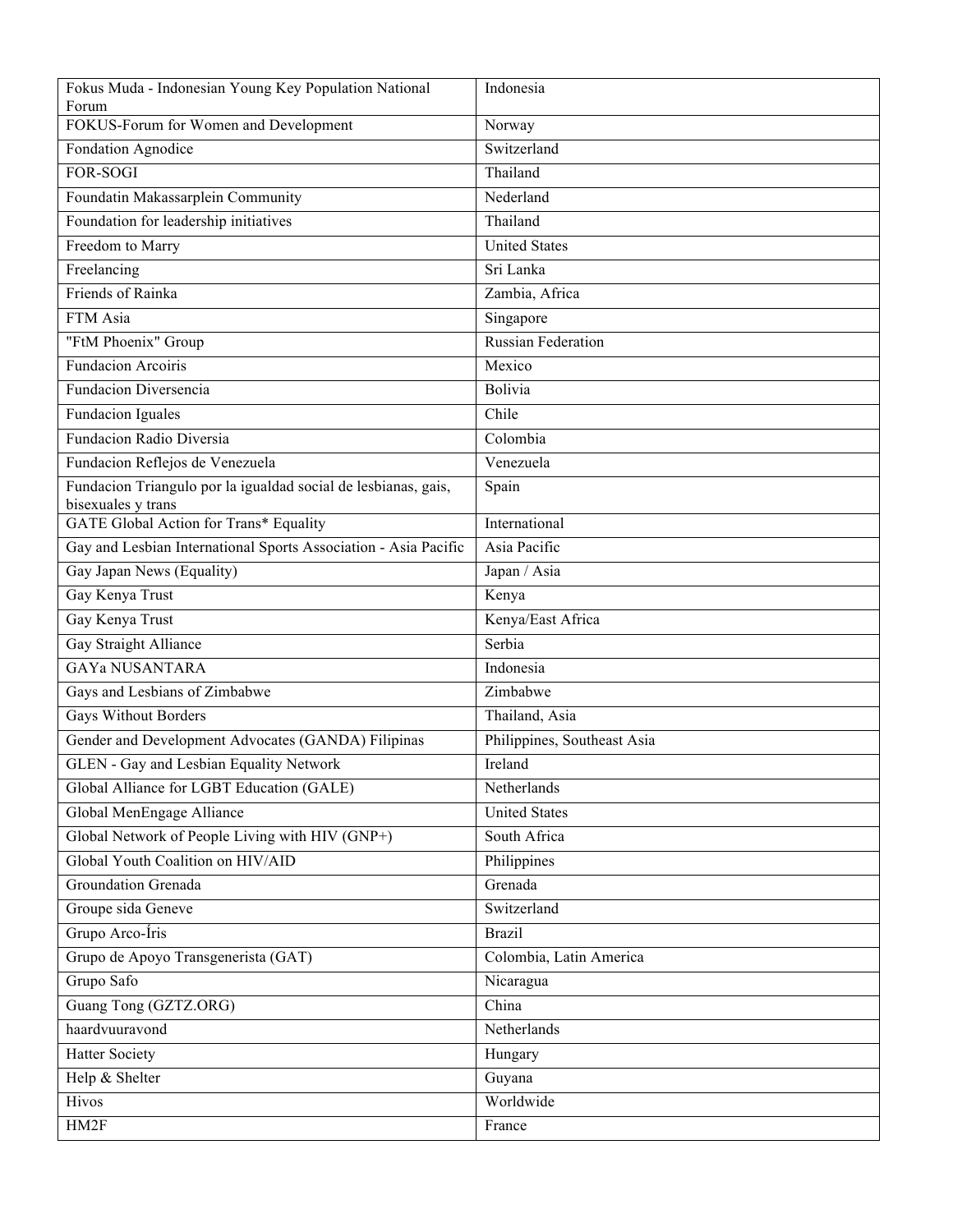| House Of Rainbow                                                      | Nigeria              |
|-----------------------------------------------------------------------|----------------------|
| Human Rights Campaign Foundation                                      | <b>United States</b> |
| Human Rights Institute of South Africa                                | South Africa         |
| Human Rights Law Centre                                               | Australia            |
| Human Rights Watch                                                    | International        |
| Humanity First Cameroon                                               | Cameroun             |
| humanrights.ch                                                        | Switzerland          |
| <b>HUMURE</b>                                                         | Burundi              |
| Hun Consulting i Human Rights Based Legal and Strategic<br>Consulting | Turkey               |
| Hungarian LGBT Alliance                                               | Hungary              |
| Icebreakers                                                           | Uganda               |
| ICS center                                                            | Vietnam              |
| <b>IDAHO-T</b> International Committee                                | Worldwide            |
| Iglesia Comunitaria Metropolitana Misericordia de El Salvador         | El Salvador          |
| Igualdad LGBT                                                         | Bolivia              |
| <b>ILGA</b> Asia                                                      | Thailand             |
| <b>ILGA</b> Oceania                                                   | Australia            |
| ILGA-Asia                                                             | Asia                 |
| ILGA-Europe                                                           | Belgium/Europe       |
| <b>INADIS</b>                                                         | Peru                 |
| <b>Inclusive Development Action</b>                                   | Viet Nam             |
| Indonesia for Humans                                                  | Indonesia            |
| Iniciativa Inakost                                                    | Slovakia             |
| Initiative group Alma-TQ                                              | Kazakhstan/Almaty    |
| Instituo de Estudios en Salud, Sexualidad y Desarrollo Humano         | Peru                 |
| Institut Hak Asasi Perempuan                                          | Indonesia            |
| <b>Institute Clinical Sexology-Rome</b>                               | Italy                |
| Institute for Social Development Studies                              | Vietnam              |
| Institute for Studies of Society Economy and Environment<br>(iSEE)    | Vietnam              |
| Instituto Runa de Desarrollo y Estudios sobre Género                  | Peru                 |
| InterLGBT                                                             | France               |
| International Alliance for the Prevention of AIDS                     | India/ Chennai       |
| International Centre for Advocacy on Rights to Health                 | Nigeria              |
| <b>International Commission of Jurists</b>                            | Switzerland          |
| International Federation for Human Rights Leagues (FIDH)              | Global               |
| International Gay and Lesbian Human Rights Commission<br>(IGLHRC)     | International        |
| <b>International IDAHO Committee</b>                                  | International        |
| International Lesbian and Gay Association                             | Global               |
| <b>International Planned Parenthood Federation</b>                    | Global               |
| International Service for Human Rights                                | Switzerland/Global   |
| International Women's Health Coalition                                | <b>USA</b>           |
| Ipas                                                                  | Brazil, LAC          |
| Iranti-Org                                                            | South Africa         |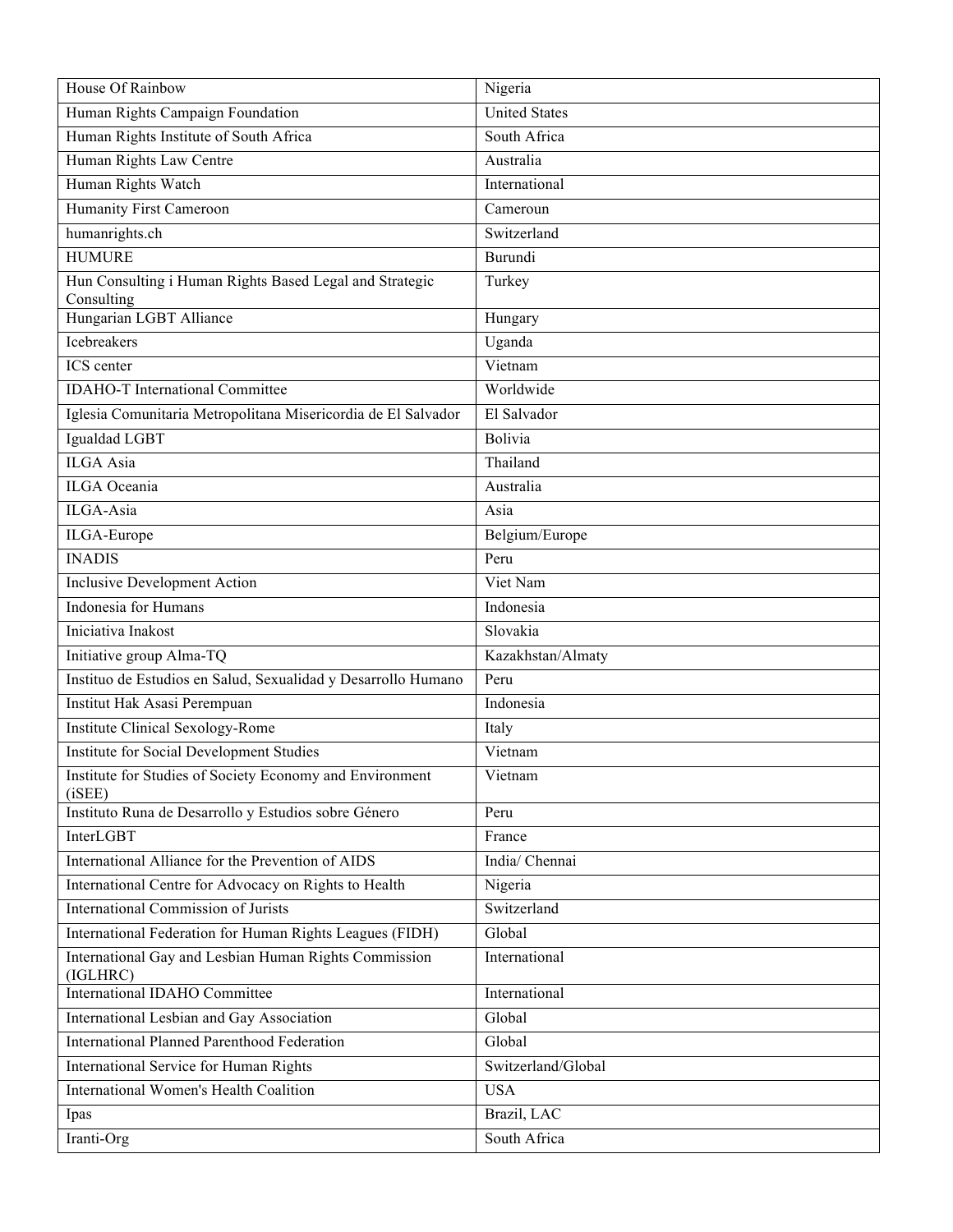| <b>ITANZ</b>                                             | New Zealand          |
|----------------------------------------------------------|----------------------|
| Jinsiangu                                                | Kenya                |
| JOY 94.9                                                 | Australia            |
| justice for sisters                                      | Malaysia             |
| Kaleidoscope Australia Human Rights Foundation           | Australia/Oceania    |
| Kaleidoscope Trust                                       | <b>UK</b>            |
| <b>KAP CARAIBE</b>                                       | Martinique, FWI      |
| Kato Foundation                                          | <b>United States</b> |
| Kydesa Rainbow community                                 | Kenya                |
| Labris - lesbian human right organisation                | Republic of Serbia   |
| Labrisz Lesbian Organisation                             | Hungary              |
| Labrys Kyrgyzstan                                        | Kyrgyzstan           |
| Laisse Bien Ta Gaieté                                    | France               |
| Lee's Rig Hub                                            | <b>USA</b>           |
| Lesbenorganisation Schweiz                               | Schweiz              |
| Lesbian and Gay Federation in Germany LSVD               | Germany              |
| Letra S, Sida, Cultura y Vida Cotidiana, A.C.            | Mexico               |
| <b>LGBT</b> Denmark                                      | Denmark              |
| LGBT Human Rights NASH MIR Center                        | Ukraine              |
| LGBT Jordan                                              | Jordan               |
| LGBT Voice Tanzania                                      | Tanzania             |
| LGTB San Jose de Mayo Uruguay                            | Uruguay              |
| LINC- Advocating on behalf of Lesbian and Bisexual Women | Ireland              |
|                                                          |                      |
| in Ireland<br><b>LOUD</b>                                | Japan/Asia           |
| luna rosa association                                    | France               |
| Lyari Community Development project                      | Pakistan             |
| Mafiga Women and Youth Development Organization          | Tanzania/Morogoro    |
| MAG Jeunes LGBT                                          | France               |
| Malta Gay Rights Movement                                | Malta                |
| <b>MANODIVERSA</b>                                       | Bolivia              |
| MantiQitna Network                                       | <b>MENA</b> Region   |
| MaritaSpauwen supervisie en coaching                     | Nederland            |
| Marriage Equality                                        | Ireland              |
| Matrix Support Group                                     | Lesotho              |
| Mawaleh                                                  | Syria                |
| Men against AIDS Youth Group                             | Kenya                |
| Mexican Network of People Living with HIV                | Mexico               |
| MHOL-Movimiento Homosexual de Lima                       | Peru                 |
| Micro Rainbow International                              | <b>UK</b>            |
| MiRiDom                                                  | Dominica / Caribbean |
| Morelos Sin Discriminacion                               | Mexico               |
| Morogoro Saving the Poor Organisation                    | Tanzania             |
| Mother of Hope                                           | Cameroon             |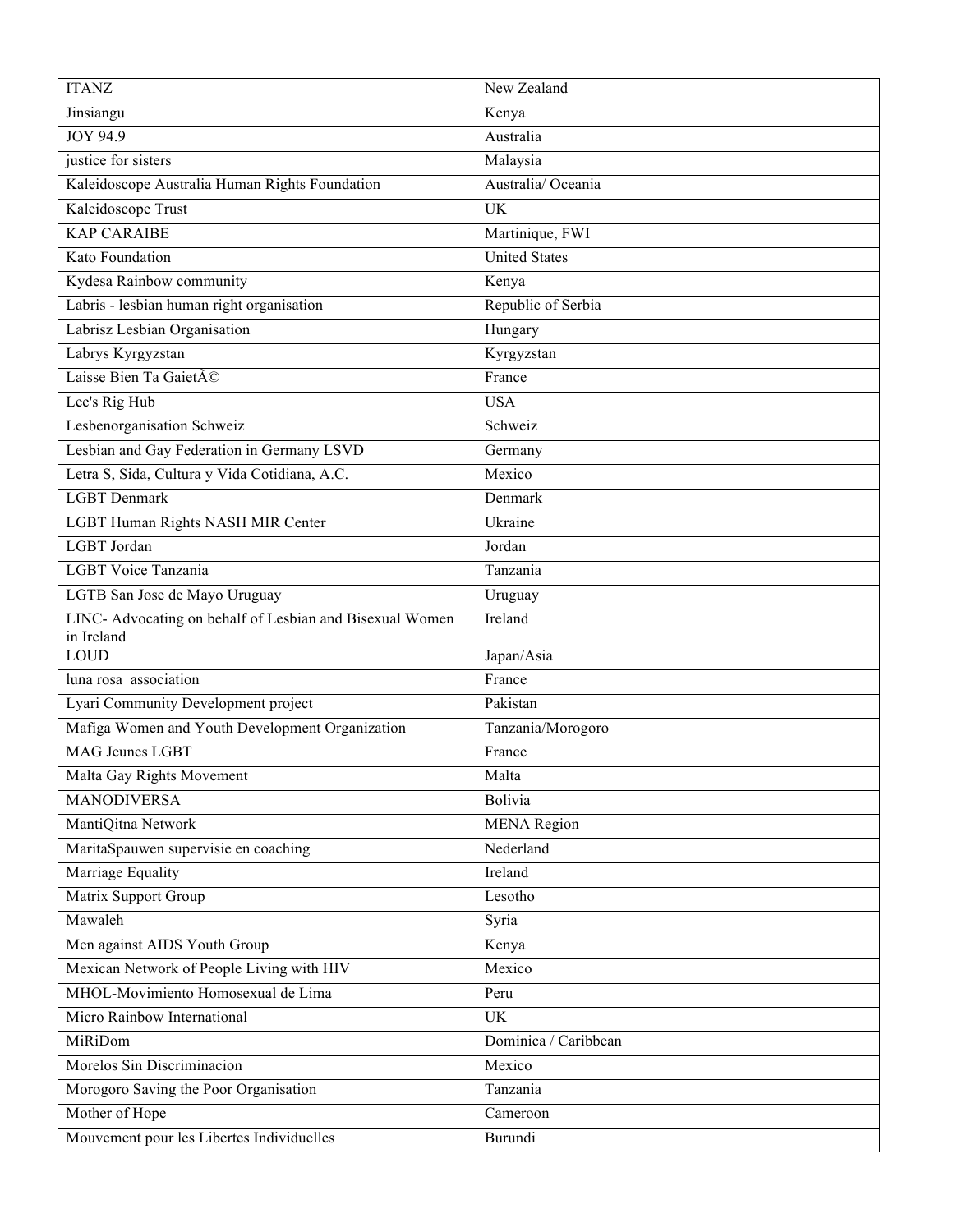| Movimento Arco-Iris da Sociedade Horizontina                                 | <b>Brasil</b>                |
|------------------------------------------------------------------------------|------------------------------|
| Movimiento Bisexual de Bolivia                                               | Bolivia                      |
| Movimiento Diversidad Sexual de Managua (MDS<br>MANAGUA)                     | Nicaragua                    |
| Mozaique                                                                     | Lebanon                      |
| <b>MSMGF</b>                                                                 | <b>USA</b>                   |
| MujerxMujer, A.C.                                                            | Mexico                       |
| <b>MUSAS</b> Peru                                                            | Peru                         |
| Muslims for Progressive Values                                               | International                |
| Musulmans progressistes de France                                            | France                       |
| Myanmar LGBT Rights Network                                                  | Myanmar/Asia                 |
| Nafas LGBT Azerbaijan Alliance                                               | Azerbaijan/Baku              |
| National Council of Churches in India                                        | India                        |
| National LGBT Federation                                                     | Ireland                      |
| Naz Male Health Alliance                                                     | Pakistan                     |
| Nederlands Netwerk Intersekse/DSD (NNID)                                     | Nederland                    |
| NELFA - Network of European LGBT Families Associations                       | Belgium                      |
| Netwerk Roze FNV                                                             | Netherlands                  |
| <b>NIGRA</b>                                                                 | <b>United Kingdom</b>        |
| North American MenEngage Network                                             | USA/Canada                   |
| NSW Gay and Lesbian Rights Lobby                                             | Australia                    |
| <b>NVCAG</b>                                                                 | Netherlands                  |
| Oceania Pride                                                                | Fiji Islands                 |
| OII InterSex Philippines Inc.                                                | Philippines                  |
| <b>ONG STOP SIDA</b>                                                         | Comoros                      |
| Oogachaga                                                                    | Singapore                    |
| Organisation Intersex International Australia                                | Australia                    |
| Organizacion de Transexuales por la Dignidad de la Diversidad.<br><b>OTD</b> | Chile                        |
| Ottawa International SOGI Rights Network                                     | Canada                       |
| Out-Right Namibia                                                            | Namibia                      |
| Outrage Magazine                                                             | Philippines                  |
| Pacific Sexual Diversity Network                                             | Tonga/Oceania                |
| Padefeco                                                                     | Democratic Republic of Congo |
| Pan Africa ILGA                                                              | Africa                       |
| Pan African Positive Women's Coalition Zimbabwe                              | Zimbabwe                     |
| Partners for Law in Development                                              | India/Asia                   |
| Partnership Law Japan                                                        | Japan/Asia                   |
| PEMA Kenya                                                                   | Kenya                        |
| People Like Us                                                               | Singapore                    |
| People's Social and Cultural Society (PSCS)                                  | <b>INDIA</b>                 |
| <b>Peter Tatchell Foundation</b>                                             | United Kingdom               |
| Pflag San Diego                                                              | <b>USA</b>                   |
| <b>PILS</b>                                                                  | Mauritius                    |
| PINK Armenia                                                                 | Armenia                      |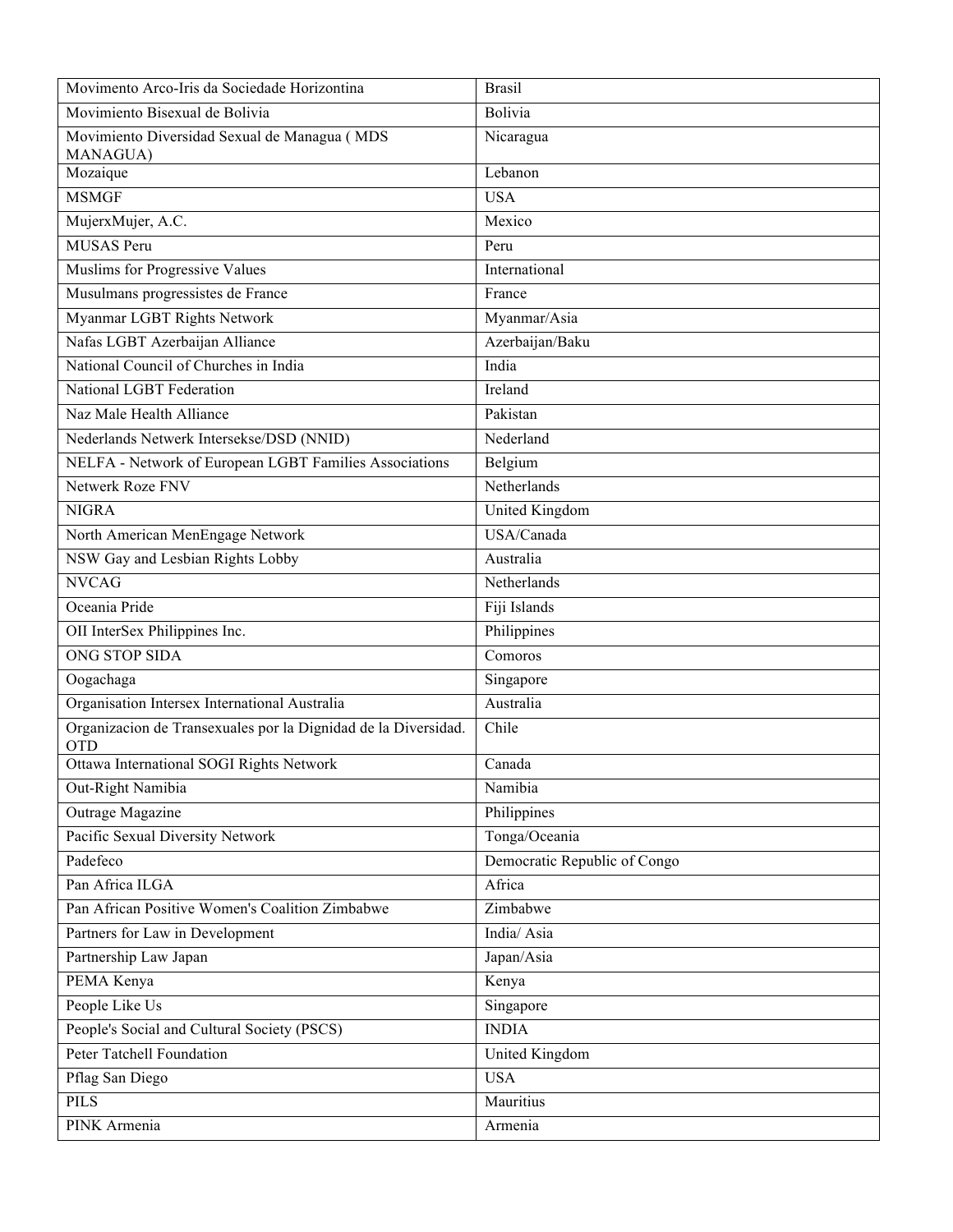| Pink Cross Gay Organisation                                                 | Switzerland                                                           |
|-----------------------------------------------------------------------------|-----------------------------------------------------------------------|
| PINK Embassy / LGBT Pro Albania                                             | Albania                                                               |
| PinkAnatomyBW                                                               | Botswana                                                              |
| Polo de Rosa                                                                | Colombia                                                              |
| Positive Malaysian Treatment Access & Advocacy Group<br>$(MTAAG+)$          | Malaysia                                                              |
| Post-Soviet Transgender coalition                                           | Russia and Europe/Central Asia                                        |
| Progetto Ruah                                                               | Italy                                                                 |
| ProInclusion                                                                | Venezuela                                                             |
| Promoting Rights and Equality for Society's MArginalized<br>Sectors (PRISM) | Philippines                                                           |
| <b>PROMSEX</b>                                                              | Peru                                                                  |
| Promundo-US                                                                 | <b>USA</b>                                                            |
| <b>PRUDENCE</b>                                                             | Senegal                                                               |
| psychotherapy-praktijk                                                      | Nederland                                                             |
| Punanga Tauturu Inc                                                         | Cook Islands, Pacific                                                 |
| QSA Network Aotearoa                                                        | New Zealand                                                           |
| Quality of Citizenship Jamaica                                              | Jamaica                                                               |
| Quazar, centre LGBT d'Angers                                                | France                                                                |
| Queer Youth Uganda                                                          | Uganda                                                                |
| Quzah                                                                       | Libya                                                                 |
| Rainbow Action                                                              | Hong Kong                                                             |
| Rainbow Cambodia Advocate Team                                              | Cambodia/Asia                                                         |
| Rainbow Candle Light                                                        | Burundi                                                               |
| Rainbow Identity Association                                                | Botswana                                                              |
| Rainbow Mission Foundation                                                  | Hungary/Central Europe                                                |
| Rainbow Pride Foundation                                                    | Fiji/Oceania                                                          |
| <b>Rainbow Rights Philippines</b>                                           | Philippines                                                           |
| Rainbow Wellington                                                          | New Zealand                                                           |
| RAP+Afrique Centrale                                                        | Cameroon                                                              |
| Red de Masculinidad por la igualdad de Genero                               | Nicaragua                                                             |
| Red LGBTTTI de Venezuela                                                    | Venezuela                                                             |
| Red Umbrella Sexual Health and Human Rights Association                     | Turkiye                                                               |
| RedLa+                                                                      | Latinamerica                                                          |
| REDTRANS-Nicaragua                                                          | Nicaragua                                                             |
| <b>Reproductive Health Matters</b>                                          | United Kingdom                                                        |
| Republika Libre                                                             | Dominican Republic                                                    |
| Research Institute Without Walls                                            | <b>USA</b>                                                            |
| Réseau Khomsa                                                               | Maghreb Countries (Morocco Mauritania, Algeria, Tunisia<br>and Libya) |
| Reseau Solidarite Caribeenne (Caribbean Solidarity Network)                 | Martinique                                                            |
| Rete Genitori Rainbow                                                       | Italy                                                                 |
| <b>REVS</b>                                                                 | Burkina Faso                                                          |
| <b>RFSL</b>                                                                 | Sweden                                                                |
| Romeo Youth Development Foundation.                                         | Uganda                                                                |
| Ruban Rouge CI                                                              | Cote d'Ivoire                                                         |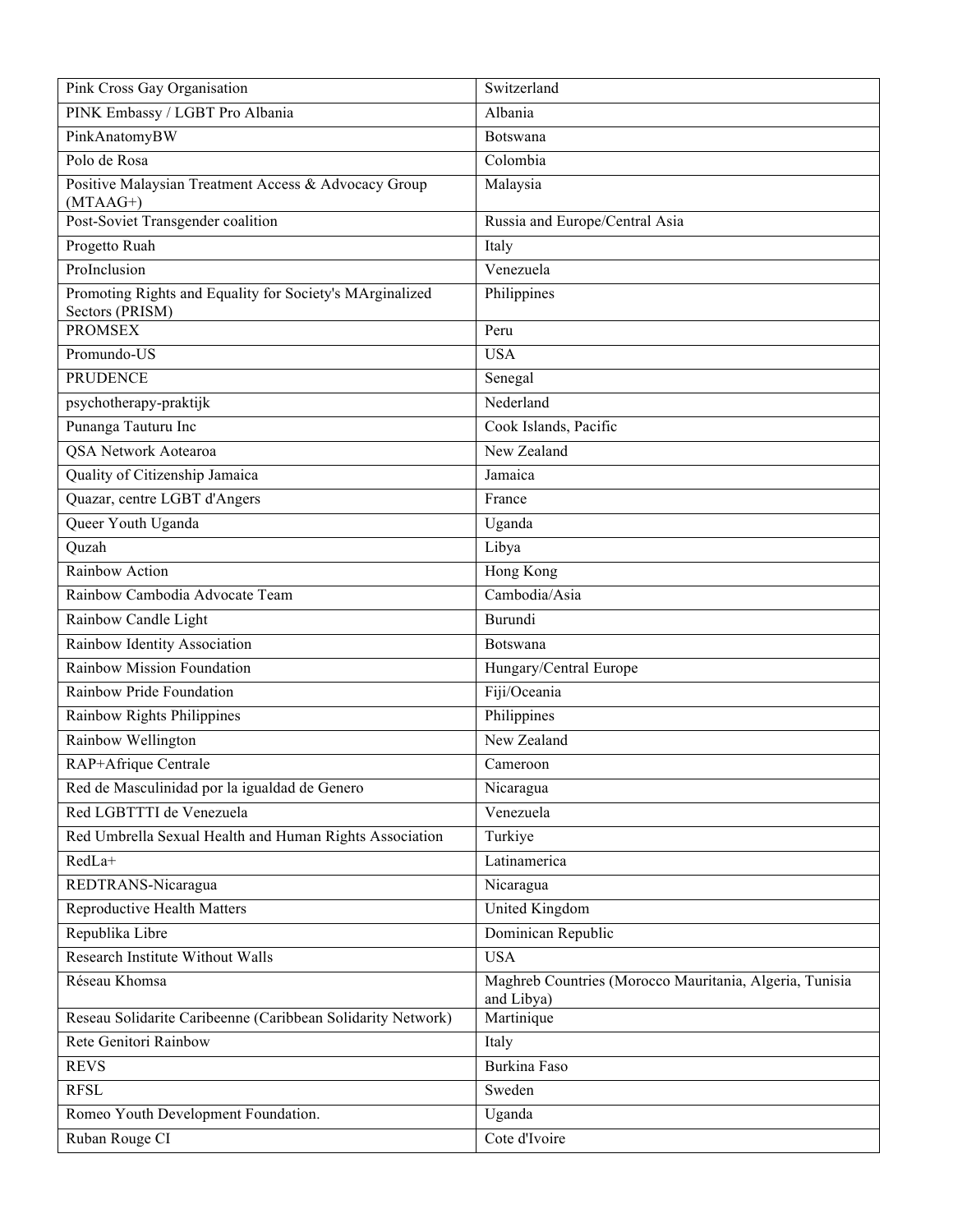| SAFE (St. Maarten/St. Martin Alliance for Equality)                                    | St. Maarten, Dutch West Indies |
|----------------------------------------------------------------------------------------|--------------------------------|
| SAIH - Norwegian Students' and Academics' International<br>Assistance Fund             | Norway                         |
| Samoa Faafafine Association                                                            | Samoa                          |
| Sayoni                                                                                 | Singapore                      |
| Scada Youth Empowerment                                                                | Tanzania                       |
| <b>SDS</b>                                                                             | India                          |
| SERAC-Bangladesh                                                                       | Bangladesh/South Asia          |
| Sexuality Policy Watch                                                                 | Brazil/international           |
| Si Jeunesse Savait                                                                     | Democratic Republic of Congo   |
| Social Democratic LGBTI Organization (SPO/SoHo)                                        | EU-Austria                     |
| Social Policies, Gender Identity, and Sexual Orientation Studies<br>Association (SPoD) | Turkey                         |
| Society Against Sexual Orientation Discrimination (SASOD)                              | Guyana                         |
| Solidarity Alliance for Human Rights                                                   | Nigeria                        |
| <b>SOM COM SOM</b>                                                                     | Barcelona /Spain               |
| Sonke Gender Justice                                                                   | South Africa                   |
| Sparkles Women's Rugby Club                                                            | Fiji                           |
| Spectrum Uganda Initiatives Inc.                                                       | Uganda                         |
| St. Maarten AIDS Foundation                                                            | St. Maarten, Dutch West Indies |
| <b>STK</b>                                                                             | Turkey                         |
| Stonewall                                                                              | <b>Great Britain</b>           |
| Stop AIDS in Liberia (SAIL)                                                            | Liberia                        |
| Stowarzyszenie na rzecz Osob LGBT Tolerado                                             | Poland                         |
| Suriname Men United                                                                    | Suriname                       |
| <b>Swiss Rainbow Families Association</b>                                              | Switzerland                    |
| Tarshi                                                                                 | <b>INDIA</b>                   |
| The Aguda - The Israeli National LGBT Task Force                                       | Israel                         |
| The arab foundation for freedoms and equality                                          | <b>MENA</b>                    |
| The Gay and Lesbian Coalition of Kenya                                                 | Kenya                          |
| the GRACE                                                                              | Kyrgyzstan                     |
| The Grassrooted Trust (Guarantee) Limited                                              | Sri Lanka                      |
| The Hampton Institute                                                                  | <b>USA</b>                     |
| The Initiative for Equal Rights                                                        | Nigeria                        |
| The Inner Circle                                                                       | South Africa                   |
| The Interface Project                                                                  | <b>United States</b>           |
| The Kaleidoscope Trust                                                                 | United Kingdom                 |
| The LGBT Centre of Mongolia                                                            | Mongolia                       |
| The Norwegian Lesbian, Gay, Bisexual and Transgender<br>organisation (LLH)             | Norway                         |
| The Planned Parenthood Association of Thailand                                         | Thailand                       |
| The Rural Care Initiative                                                              | Nigeria                        |
| The Silver Lining Foundation                                                           | Trinidad and Tobago            |
| TOHOKU HIV comunications                                                               | Japan                          |
| Tonga Leitis Association                                                               | Tonga                          |
| Traits D'Union Centre LGBT de l'Yonne (89)                                             | France                         |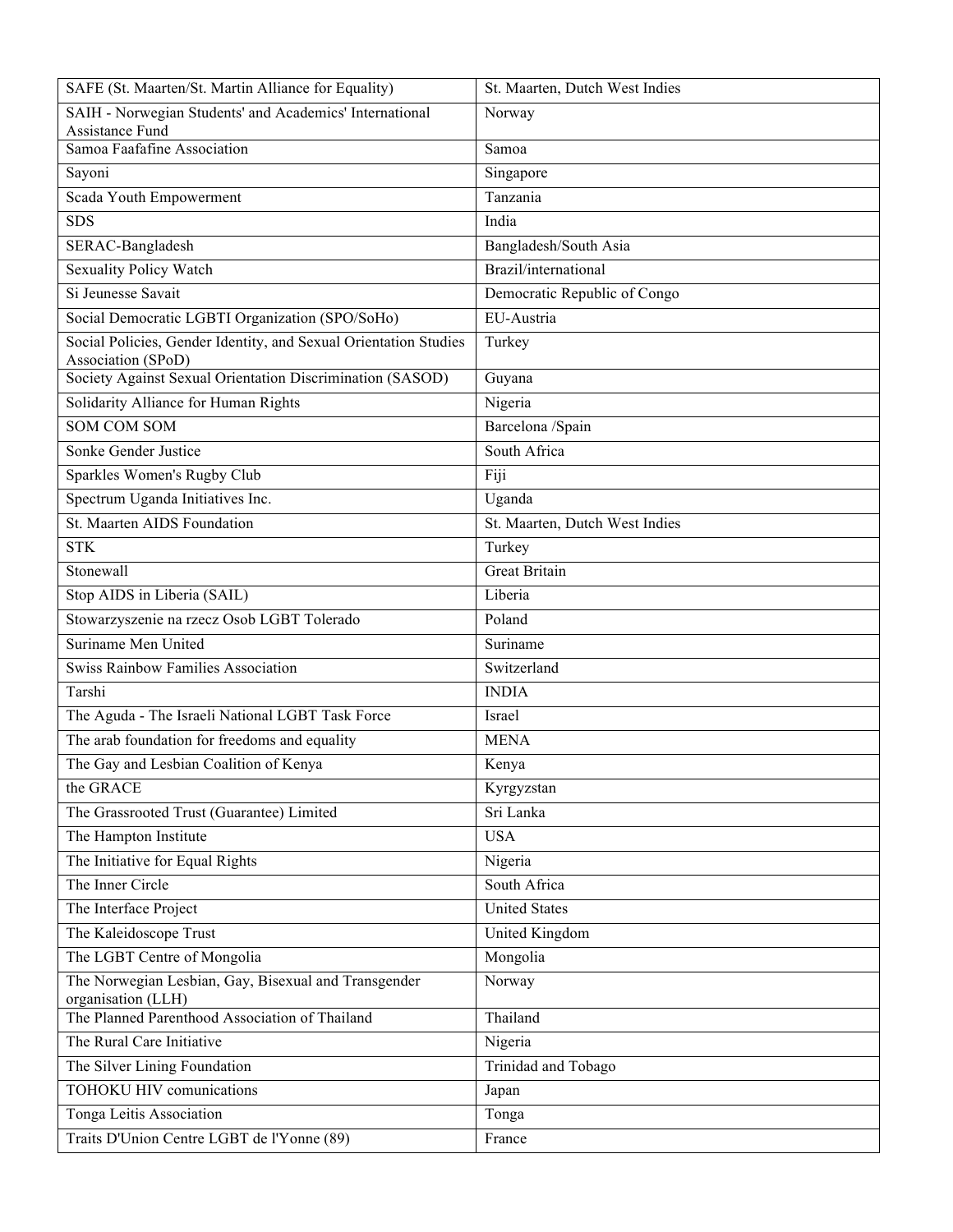| Transgender Equality Network Ireland (TENI)                | Ireland                                |
|------------------------------------------------------------|----------------------------------------|
| Transgender Europe (TGEU)                                  | Europe                                 |
| Transgender Network Switzerland                            | Switzerland                            |
| <b>Transgender Resource Center</b>                         | Hong Kong                              |
| Transgender Victoria                                       | Australia                              |
| Transvanilla Transgender Association                       | Hungary                                |
| <b>TRAVESCHILE</b>                                         | Santiago                               |
| <b>Triangle Project</b>                                    | South Africa                           |
| tupilak                                                    | Sweden                                 |
| <b>UN</b> Watch                                            | Switzerland/Europe                     |
| Union Afirmativa                                           | Venezuela                              |
| Union of Non-Governmental Organisations                    | Tanzania                               |
| Unitarian Universalist UN Office                           | <b>USA</b>                             |
| Unitarian Universalist United Nations Office               | <b>USA</b>                             |
| United and Strong Inc                                      | Saint Lucia                            |
| United Belize Advocacy Movement                            | <b>Belize</b>                          |
| United Nations Association of the United States of America | <b>USA</b>                             |
| <b>URUMURI</b>                                             | Burundi                                |
| Victorian Gay and Lesbian Rights Lobby                     | Australia                              |
| Victory Post Test Group                                    | Kenya                                  |
| ViVA at Positive Living Society                            | Canada                                 |
| Vreerwerk                                                  | Netherlands/Europe                     |
| White Ribbon Canada                                        | Canada                                 |
| Why Me                                                     | Belgium                                |
| <b>WILPF</b>                                               | Global                                 |
| WISH2.be                                                   | Belgium                                |
| <b>WO=MEN Dutch Gender Platform</b>                        | The Netherlands                        |
| Womantra                                                   | Trinidad and Tobago                    |
| Women Coalition of HKSAR                                   | Hong Kong, China                       |
| Women Development Foundation Pakistan                      | Pakistan                               |
| Women for Women's Human Rights - New Ways                  | Turkey                                 |
| Women's Global Network for Reproductive Rights (WGNRR)     | Global                                 |
| Women's Health and Equal Rights Initiative                 | Nigeria                                |
| Women's Initiatives Supporting Group (WISG)                | Georgia                                |
| Women'S Way Foundation                                     | Suriname                               |
| Young Queer Alliance                                       | Mauritius                              |
| Youth Coalition for Sexual and Reproductive Rights         | Global                                 |
| Youth Coalition Plus on MDGs Achievement                   | Democratic Republic of Congo           |
| Youth Interfaith Forum on Sexuality                        | Indonesia                              |
| YWCA of Great Britain                                      | United Kingdom                         |
| NGO (anonymous by request)                                 | Democratic Republic of the Congo (DRC) |
| NGO (anonymous by request)                                 | Nicaragua                              |
| NGO (anonymous by request)                                 | Tanzania                               |
| NGO (anonymous by request)                                 | Algeria                                |